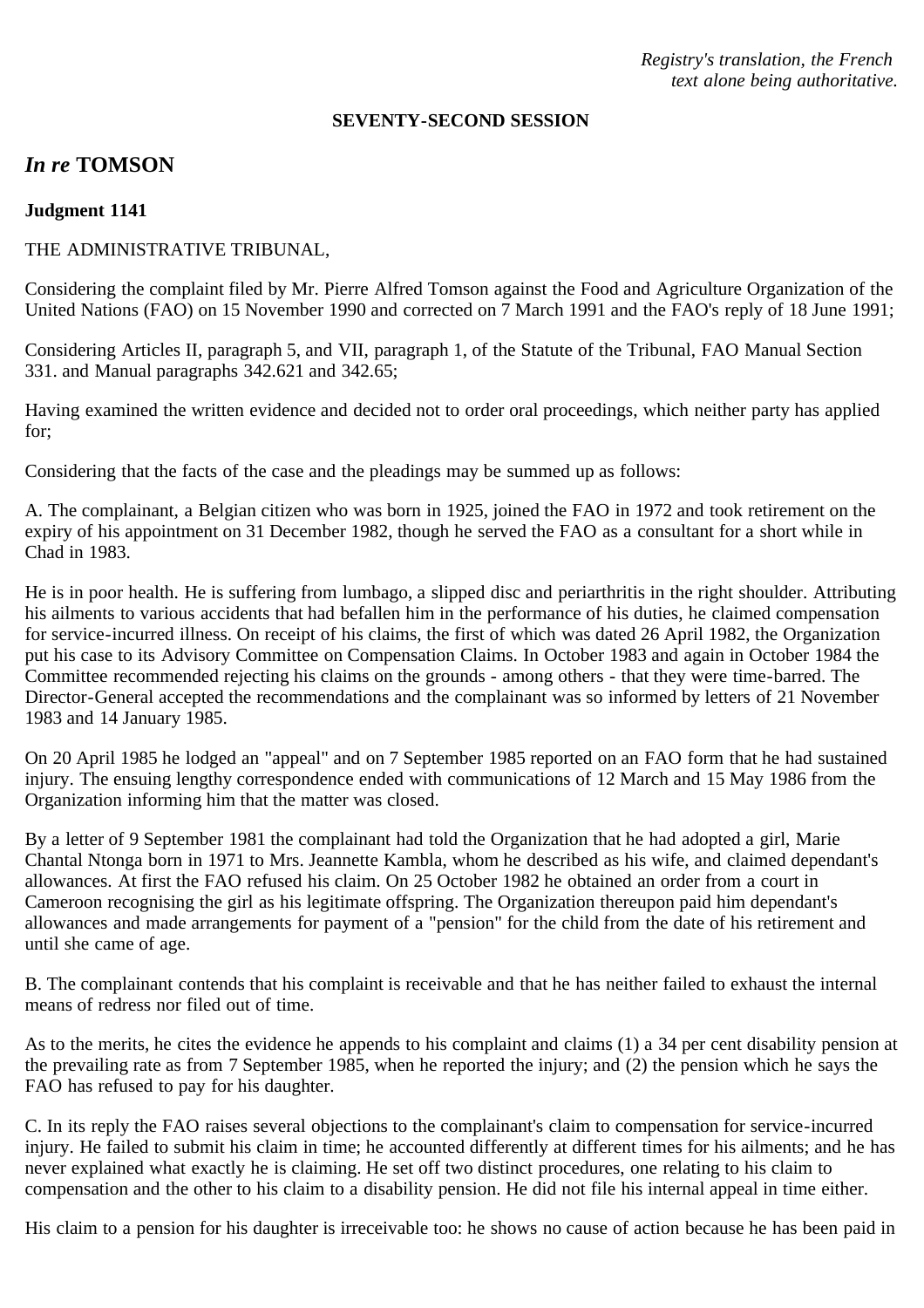full his entitlements on that score, and in any event he has never lodged an internal appeal.

## CONSIDERATIONS:

1. The complainant, a former official of the FAO, is now living in retirement at Gisenyi, in Rwanda. He seeks two things: the quashing of a decision which the Director of Personnel took on 15 May 1986 to reject his claim to compensation for "injury or illness attributable to service", and an order that the FAO pay his infant daughter, Marie Chantal, a "pension" which he alleges it has refused her.

2. The complainant joined the FAO on 18 January 1972

as an agronomist. Apart from a short stint at headquarters in Rome he was on mission in several African countries, ending up in Zaire, as a specialist agronomist at grade P.5. He took retirement when his appointment expired on 31 December 1982, though he has since been briefly employed as a consultant in Chad.

3. The complaint raises two distinct issues and since in neither case is the cause of action easy to identify the material facts are summed up below.

The cause of action

The claim to compensation for service-incurred illness

4. It is not at issue that the complainant is in poor health. He is suffering from lumbago, a slipped disc and periarthritis in the right shoulder. He alleges that his ailments are service-incurred and attributes them to the hazards of work as an agronomist. He has been claiming under this head compensation which he comes eventually to call a "disability pension".

5. The first trace of this claim in the case records is a letter dated 26 April 1982 in which he says that the trouble all goes back to exposure to a thunderstorm on 21 October 1981 when he spent the night in an especially wretched inn in bush country at a place called Mweka, in Zaire. He made the claim

a second time in a letter dated 31 July 1982. This time he blamed his ills on being butted by a ram in 1976 while on duty travel and to professional negligence by the physiotherapist who had then treated him. He later spoke of long and gruelling journeys by jeep over rough tracks. Lastly, he set his ailments down to "falling into a hole" in 1982 and "further falls in Rome and in Chad" in 1983, though he gives no particulars.

6. On receipt of the original statements of claim the FAO referred them to the Advisory Committee on Compensation Claims, an internal body that is competent under Manual paragraph 342.65 to consider claims of that kind. The Organization told the Committee that in its view the complainant's claim was far too late: Manual paragraph 342.621 stipulated that any claim to compensation must be submitted within four months of the date of injury or the onset of the illness unless there were "exceptional circumstances justifying ... late submission". It had twice asked him to show such "exceptional circumstances" but had never got a reply. As to the merits it cited the opinion of its medical service that ailments of the kind he said he was suffering from often had no identifiable cause and in any event could not be put down to "exposure to a thunderstorm", however distressing.

7. In its report of 7 November 1983 the Committee did not go into the merits. It held that the complainant's claim was out of time and he had shown no exceptional circumstances warranting waiver of the time bar. It unanimously recommended rejection and a letter of 21 November 1983 from its deputy secretary accordingly informed him that his claim had been turned down.

8. In a letter of 5 June 1984 he protested that he had "treated himself at first" before seeking professional care

and that was why his claim was out of time. The FAO thereupon invited him to supply any further information at his disposal and agreed to have the Committee review his case. But in its second report, of 7 November 1984, the Committee reaffirmed that the records afforded no evidence of any exceptional circumstance and, again unanimously, it held to its original recommendation. Its deputy secretary informed him again by a letter of 14 January 1985 of the refusal of his claim, adding that should he wish to press it he might put an internal appeal to the Director-General under Manual section 331.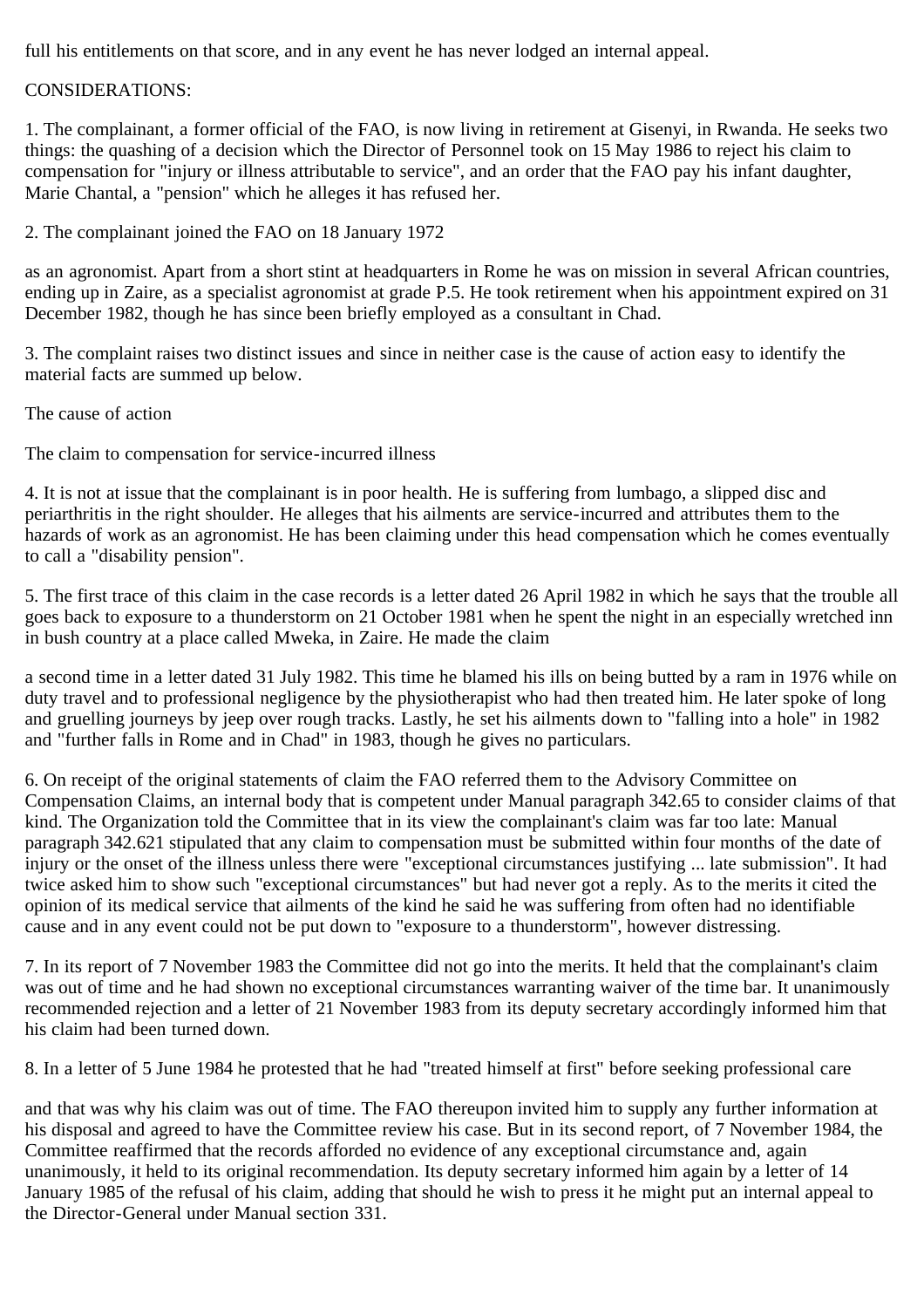9. He did so by a letter dated 20 April 1985, which the Organization says he did not send off until 29 April. In his reply of 28 June 1985 the Assistant Director-General in charge of Administration and Finance pointed out that under Manual paragraph 331.4 the time limit was sixty days; his appeal was therefore time-barred if the decision he was challenging was the letter of 14 January 1985; but if he was objecting to some other one he should identify it within sixty days so that the Assistant Director-General could review his case.

10. On 7 September 1985 he submitted an FAO form reporting an injury. On receipt of the form the Assistant Director-General wrote him a letter explaining at length the Organization's position: his claims had been out of time; he had refused to answer questions about his case; what he had said about the cause of his ailments was vague; he had written concurrently to several departments on the same subject; his pre-retirement check-up had confirmed his fitness for work, he had gone on mission for the FAO after retirement, and that suggested he had not been disabled at the time.

11. The complainant stated further grievances, but the Organization told him by letters of 12 March and 15 May 1986 that the matter was closed once and for all. This complaint, which he filed on 15 November 1990, impugns the letter of 15 May 1986.

The claim to a "pension" for the complainant's child

12. By a letter of 9 September 1981 the complainant applied to the FAO for payment of allowances and medical coverage for his alleged dependant, Marie Chantal Ntonga,

born on 17 January 1971 to Mrs. Jeannette Kambla, whom he described as his wife. The FAO refused his claim on the grounds that he was not married to the child's mother.

13. On 25 October 1982 he secured an order from a court at Bertoua, in Cameroon, declaring Marie Chantal Ntonga to be his legitimate child. The FAO thereupon treated her as his dependant, paid him in full the allowances due as from the date of the court order and made arrangements to ensure pay-

ment to him of a "pension" as from the date of his retirement until she came of age. It duly explained all that to him in letters of 25 March and 9 June 1983.

14. But he seems to have gone on pressing claims under this head, and the FAO confirmed in a letter of 3 November 1986 and in a longer one of 20 July 1987 that the matter of his dependant had been sorted out and on that score he was already getting his full entitlements under the Staff Regulations. Yet in this complaint he is still claiming payment of the pension for his daughter.

The parties' pleas

15. The complainant submits that his complaint is receivable: he has neither failed to exhaust the internal means of redress nor filed out of time. He pleads that,

being an agronomist by training, he was unfamiliar with the ins-and-outs of appeal proceedings and the Organization omitted to point out the material rules. Being employed at outstations and often in the wilds, he had no opportunity of coping with the procedures for defending his rights. As to the merits he cites the evidence appended to his complaint.

16. In answer to his claim to compensation for service-incurred illness the FAO observes that he did not show proper diligence so as to file the required papers in time. He has, it points out, blamed his ailments on one thing after another. He has never properly identified the substance of his claim. He began by presenting it as a claim to compensation and thereby set off the procedure that governs such claims; he ended up by applying for a disability pension, which calls for a quite different procedure. In any event he is out of time because he missed the deadline for internal appeal. As for his claim to a pension for his daughter he shows no cause of action because he has received in full the benefits prescribed in the rules. Besides, the claim has never formed the subject of an internal appeal. The Organization invites the Tribunal to dismiss the complaint as irreceivable.

### Receivability

17. According to Article VII(1) of the Tribunal's